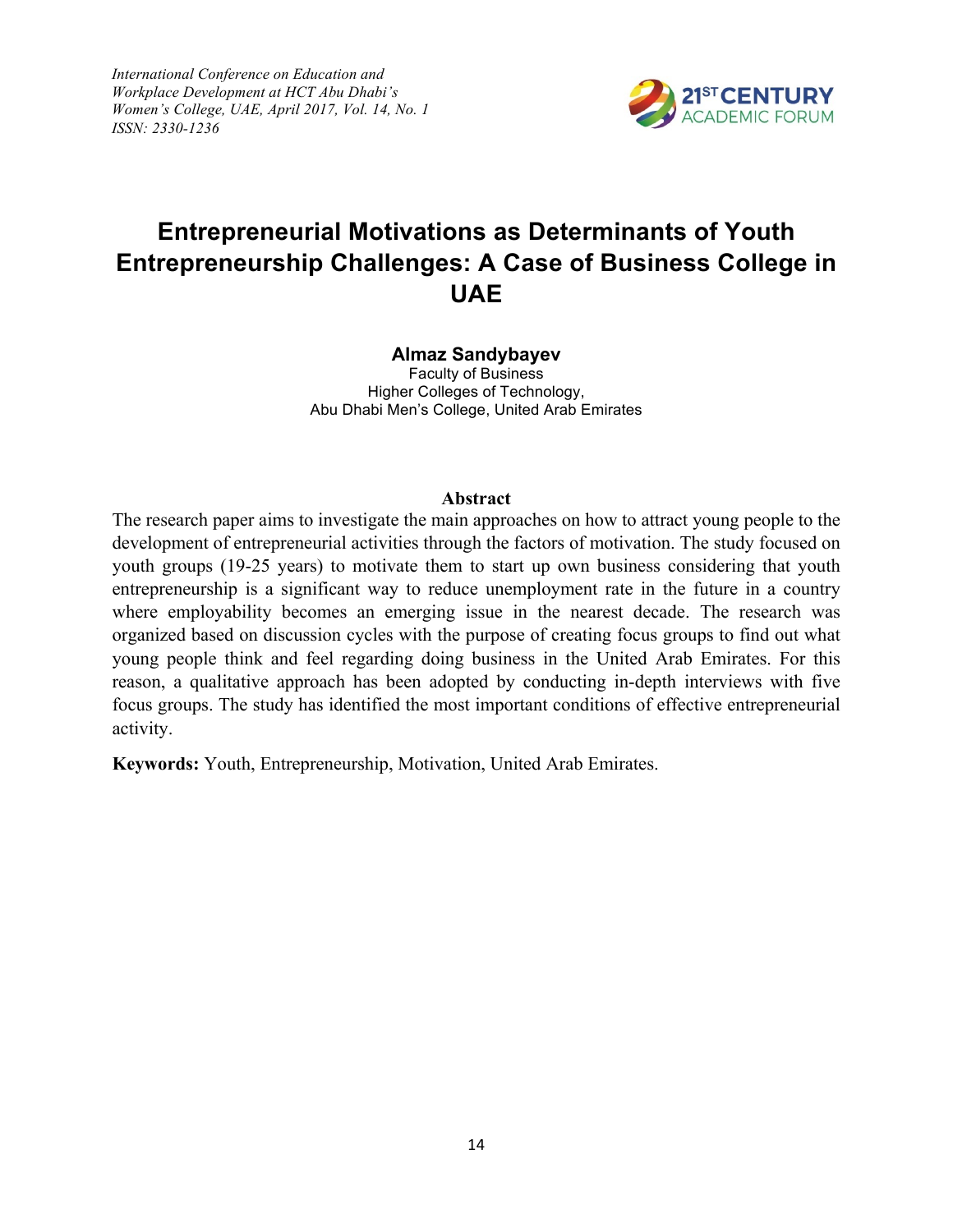### **Introduction**

In recent years, the concepts of innovation and entrepreneurship have become a common subject of scientific interest of a number of researchers. Numerous publications have discussed the dynamics of the sector, its role and advantages in the national economies and the need for state support. However, there is no final determination in defining entrepreneurship and business as well as the finding the roots of problem for the evaluation criteria of business success.

From one side, a modern UAE society focuses on responsible citizens building a career on self-initiative and self-realization of youth in the field of entrepreneurship. Indeed, some of the young people at the early stages of a career are already oriented on the basis of their own business. This fact demonstrates the coincidence of public demonstration and personally important values which attract the attention of researchers to study the internal controls of business activity. From another side, not everyone can and want to become an entrepreneur.

A division of the UAE national population by the level of their involvement in economic activity mirrors that about 55% of the UAE national population is economically inactive (Statistics 2016). Statistics reflects that 25% of the UAE nationals are students will adhere to the job market. From another perspective, 70% of UAE citizens age 35 and younger have a tendency to entrepreneurship (The Economics, 2013).

A number of studies found that the efficiency of business activity depends on the following psychological characteristics: the installation, motivation, risk, endurance and stamina, strategy of behavior in the case of failure, competitiveness and other personal characteristics. These characteristics determine whether a person has entrepreneurial abilities in the future or not. These studies suggest that mere economic competence is not enough to describe the phenomenon of entrepreneurship, identified and psychological criteria for a successful business (Hisrich, 1990; Chell, 1991; Cromie and Johns, 1983).

An important impetus for the business activity is the motivation of the individual. The problem of motivation of entrepreneurial has been largely discussed by Bosma (2012) and Kelley (2012). The studies compared the levels of entrepreneurial activity between countries and identified the factors that influence the level of entrepreneurial activity (Kelly, 2011).

Involving youth in entrepreneurship is one of the important tasks for the formation of the country's economy, as well as employment and solving numerous socio-economic issues of society. In the current environment, youth in the business has some advantages. Firstly, young people today opening a business, can get assistance and advice from the previous generation of entrepreneurs, the role of which can act as family and friends. Secondly, young people have the possibility of obtaining special knowledge which will give a significant advantage in the starting up of the business. Thirdly, a number of significant programs have been developed to support programs at the local and regional levels. State policy to support young entrepreneurs has been carried by the Government and private sector entities.

It needs to be admitted however, that in the national psychology of today, there are no practical studies concerning the internal controls of business and the specific activities of young people in doing business. Young people with an adequate level of education, pronounced organizational abilities, motivation, personal and professional growth, ready to take risk, today, are perhaps the most adventurous and creative part of the tomorrow's society. The extent to which young people will be motivated to entrepreneurship, determines the further development of society. In this regard, the important focus of the study is to research the level of motivation of business graduate students.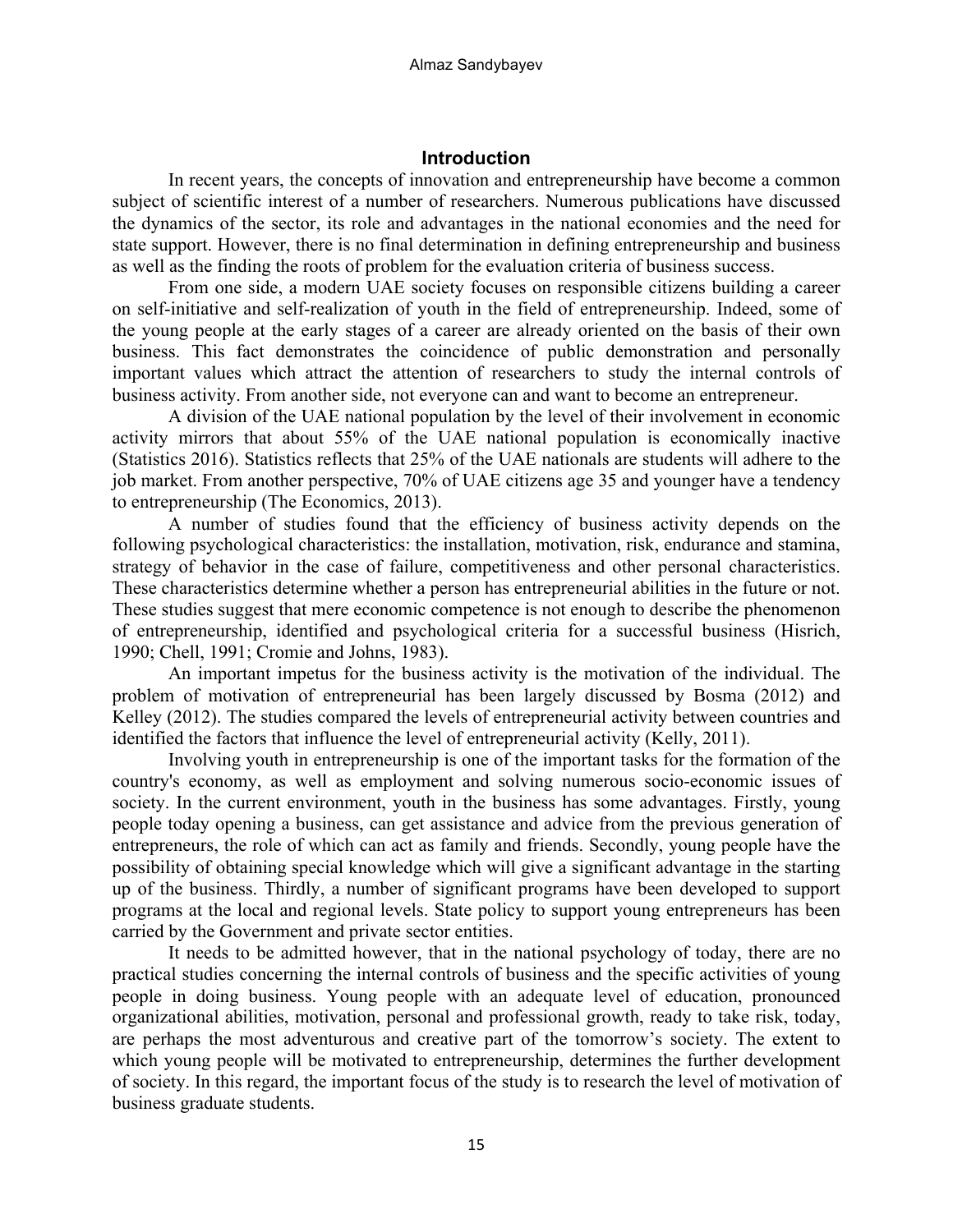### **Literature Review**

#### **Definition of Entrepreneurship**

The term "entrepreneurship" originated in France in the 17-18 centuries. Its introduction is mainly associated with the name of the French economist R. Cantillon. In his understanding, business is related to the risky nature of the gainful activity that can potentially stimulate economic progress by finding new and better ways to realize their business (Cantillion, 1952). Another scholar Jean-Baptiste Say (1996) pointed to the economic efficiency of the entrepreneur that takes the economic resources from the low to high performance. A true classic theory of entrepreneurship is considered by Joseph Schumpeter. In his book "The Theory of Economic Development" written in 1911, he argues that the main function of the entrepreneur is to be an innovator, to innovate and thus be a vehicle for economic development. "Produce - means to combine existing things in our field and power ... to make ... - then create other combinations of these things and forces" (Schumpeter, 1982). Unlike its predecessors for Schumpeterian entrepreneurship yield was insufficient to do with personal gain entrepreneur, but rather served as a mean of assessing the results. Thus, unlike a business, entrepreneurship was not closely associated with income and profit. Schumpeter's approach was developed by Peter Drucker (1985). He argued that "entrepreneurship involves managing which is different from existing". Thus Drucker does not consider any business development to be entrepreneurship. Expansion can be a routine process, is not paired with the transformation and innovation.

Herrington et al. (2009) discussed that an entrepreneur is one who may change a situation from law capacity into the higher productivity. Sathiabama (2010) defines entrepreneurship as a process related to creating wealth by individuals or groups. The term small business owner is often used as a synonym for an entrepreneur (Aaltonen and Akola, 2014).

Thus, it is seen that the economists were the first to become interested in the phenomenon of entrepreneurship. For the most part, they sought to determine the role of the entrepreneur in the economic system and its influence on the economy. That is why the most common reproach against them is the reluctance to go beyond the functional approach in order to integrate their theory of the behavioral component of the entrepreneurial phenomenon. This, however, does not detract from their scientific contributions and this despite the fact that economists have been unable to come to a common definition of the entrepreneurial function. Some see entrepreneur «the one who takes the risk" (Cantillon, Say), "innovator" (Schumpeter, Drucker), "the one who finds opportunities for bargains", "distributor of limited enterprise limited resources (Casson).

#### **Youth Entrepreneurship**

Youth entrepreneurship plays an important role in solving economic and social problems, such as the creation of new jobs and reducing unemployment among young people. Worldwide, the rate of unemployment among young people is a major challenge for economic and social prosperity of the country. According to the World Economic Forum, young people count for 40% of the unemployed population of the world (Brister, 2013). Chigunta (2002) defines youth entrepreneurship as "the practical application of enterprising qualities, such as initiative, innovation, creativity and risk-taking into the work environment (either in self-employment or employment in small start-up firms), using the appropriate skills necessary for success in that environment and culture". In Europe, in 2013, the youth unemployment rate exceeded 24%, as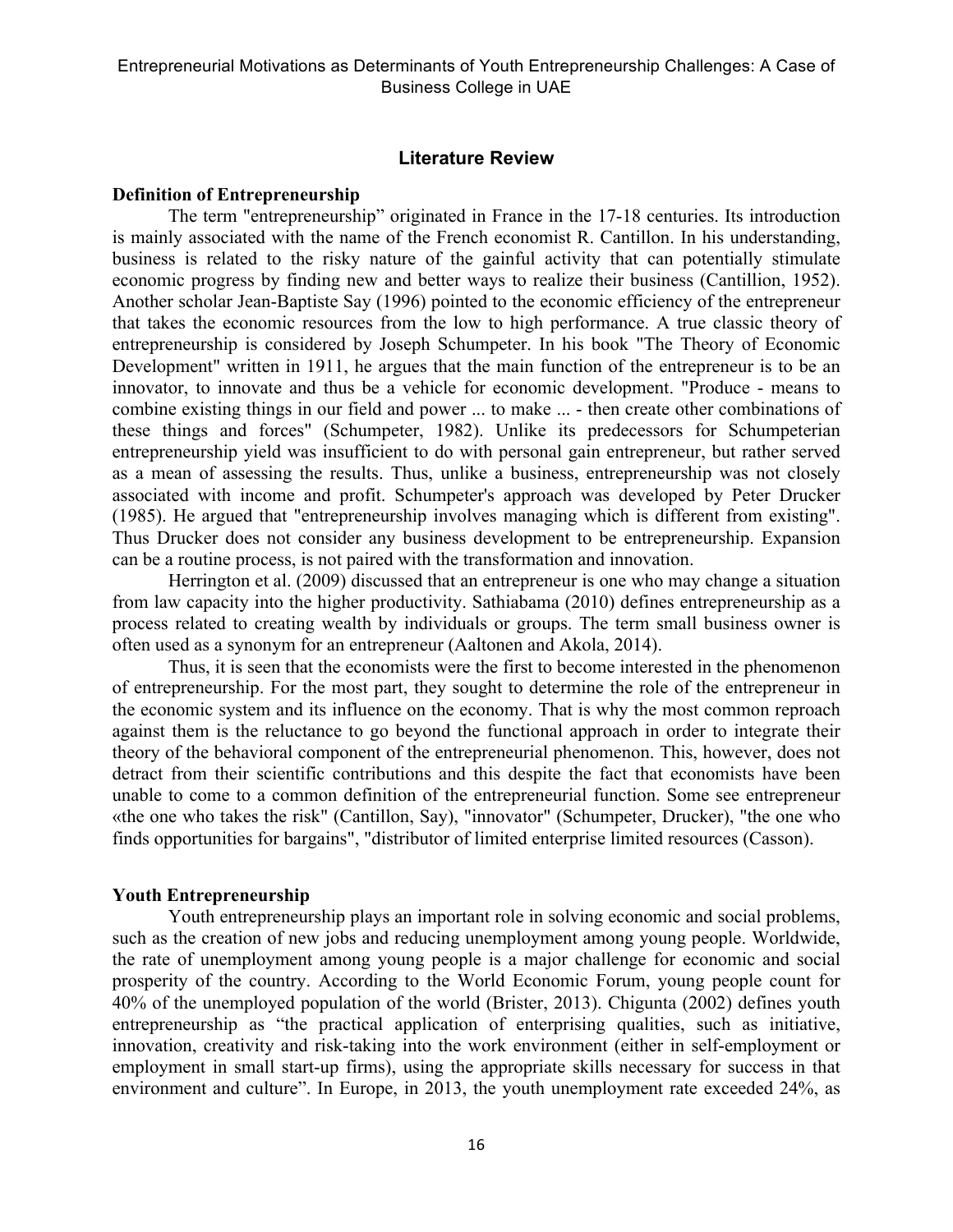for example in Poland and Bulgaria the unemployment rate of young people was 28.4% and 27.1%, respectively. In other countries, the rate of unemployment particularly in Greece (57.6%), Spain (56.5%), Portugal (38.7%), Italy (37.1%), Slovakia (35.8 %). The lowest levels of about 5% are in Austria and Germany. Therefore, the shortage of jobs created a phenomena of forcing young people to move to self-employment and become "entrepreneurs by necessity" rather than "employers of choice" (Cleand, 2010).

An important problem is the definition of age limits for the description of a young entrepreneur. Studies carried out in different countries show that youth entrepreneurship varies depending on age. Chigunta (2002) proposes the following categorization of three (transitional) youth entrepreneurship phases:

Pre entrepreneurs. Young people aged 15-19 years preparing for entrepreneurship. Young people are going through a transitional period when they have to choose between home, work and training. As suggested by the Curtain (2000), this period includes several stages and is not limited to the issue of the educational institution and the device to work.

Budding entrepreneurs. Prospective entrepreneurs aged 20-25 years. These are young people who have some experience, business skills, earned the initial capital to open their own business. Thus, this group has 3 ways: 1) engage by generating a small income; 2) give up; 3) open the successfully functioning business. A key challenge for these young people is to increase the survival rates of new businesses.

Emergent entrepreneurs. Novice entrepreneurs aged 26-29 years. Such entrepreneurs already have significant entrepreneurial experience. This is their advantage over the budding entrepreneurs, enabling them to open a very viable business. The main challenge faced by these young people is to transform their businesses into commercial viability and competitiveness of small businesses.

In order to get a more extensive view of the potential entrepreneurs, scientists from New Zealand, Lewis and Massey (2003) conducted a study of the future of young entrepreneurs. Depending on the level of preparedness of young people and the level of intention to engage in entrepreneurial activity, the authors identify four different groups of potential young entrepreneurs (Lewis, 2003).

In 2013, the Global Entrepreneurship Monitor report (GEM) devoted to the problem of the status of global youth entrepreneurship. The researchers found that 9.5% of young people aged 18-24 years intend to set up their own business, 3.6% of young people already have their own business. UN Secretary General Ban Ki-moon recently stressed the need to solve the problem of rising unemployment among young people, in connection with the need to encourage and train young people to become entrepreneurs (Kew, 2013).

# **Key Motivational Characteristics of Entrepreneurial Success. Literature Observation.**

A significant place in business psychology are occupied by publications on psychological characteristics of an entrepreneur. An analysis of the literature identifies those personality characteristics that are fundamental to entrepreneurial success. These include: motivational traits such as "motivation to achieve", "internal locus of control", "activity" and "self-sufficiency; cognitive skills, such as "focus on problem-solving", "uncertainty avoidance" and "risk appetite"; and social skills, such as "interpersonal reactivity", "confidence" (Caliendo, 2008).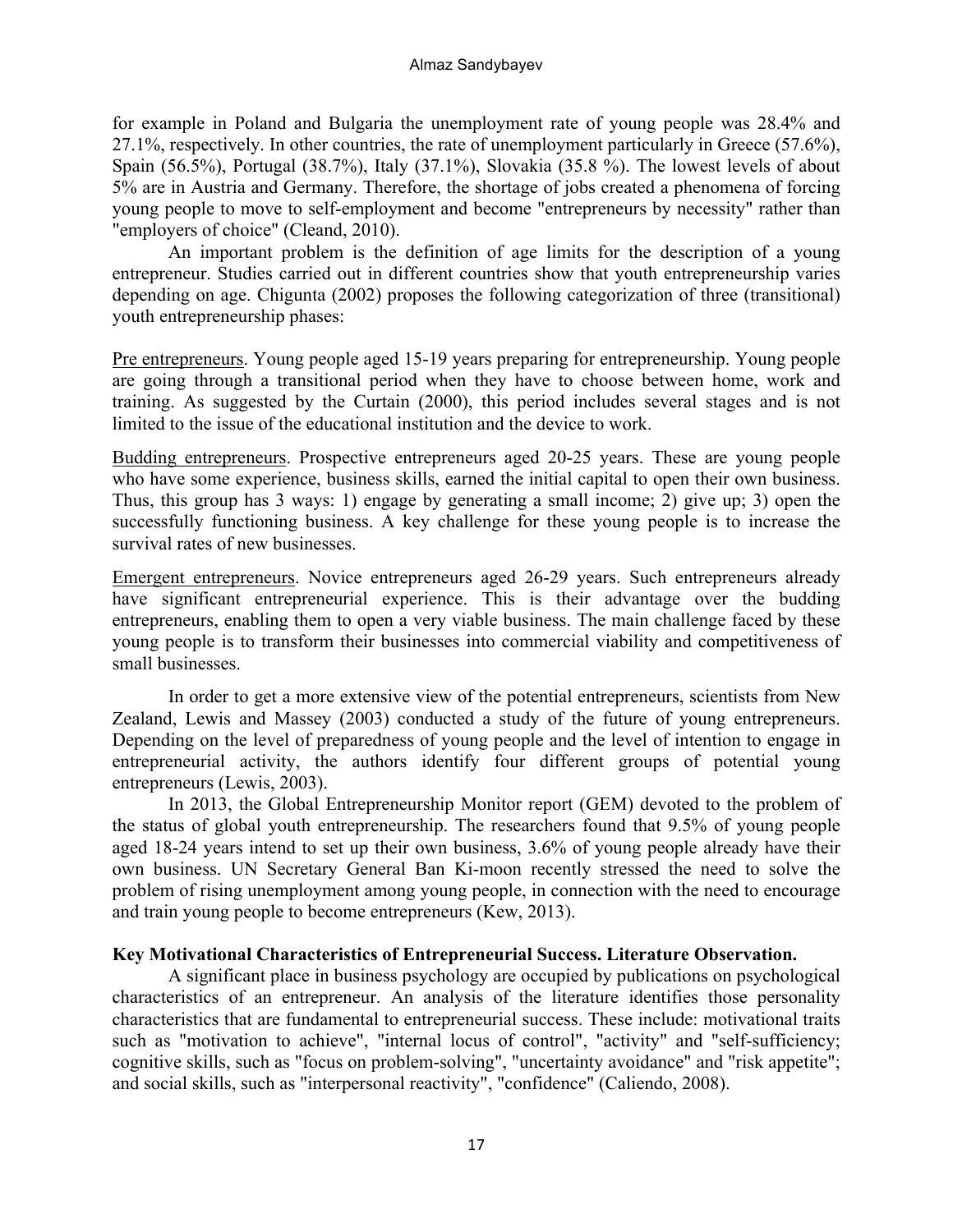| <b>Authors</b>            | <b>Results</b>                                               |  |
|---------------------------|--------------------------------------------------------------|--|
| Boone, Debrabander и      | Internal locus of control is an important feature of the     |  |
| Van Witteloostujin (1999) | entrepreneurship.                                            |  |
| Brockhaus R. и Gasse      | Most entrepreneurs have internal locus of control than the   |  |
| (1985)                    | general population.                                          |  |
| Brockhaus R. (1980)       | Successful entrepreneurs have internal locus of control, and |  |
|                           | their families should prevail favorable relations.           |  |
| Hansemark (1998)          | The young people who participated in the entrepreneurial     |  |
|                           | program have internal locus of control.                      |  |

Table 1: Key findings of the study of locus of control in a group of entrepreneurs

| <b>Authors</b>                     | <b>Results</b>                                |
|------------------------------------|-----------------------------------------------|
| Kihlstrom and Laffont (1979)       | Entrepreneurs tend to be more risk averse     |
|                                    | than others.                                  |
| Iyigun and Owen (1998)             | People are risk-averse, less likely to become |
|                                    | entrepreneurs.                                |
| Stewart and Roth (2001)            | Risk appetite is a sign of the individual,    |
|                                    | which should remain stable over time.         |
| Begley and Boyd, Sexton and Bowman | High risk tolerance characteristic of         |
| (1985, 1987)                       | entrepreneurs compared to non-entrepreneurs.  |
|                                    |                                               |
| Wottawa and Gluminski (1992)       | Risk appetite is an important and significant |
|                                    | personality characteristics for successful    |
|                                    | entrepreneurship.                             |
| Smith and Miner (1983)             | Have not revealed the difference between      |
|                                    | entrepreneurs and mom entrepreneurs.          |

Table 2: Key findings from risk appetite in the group of entrepreneurs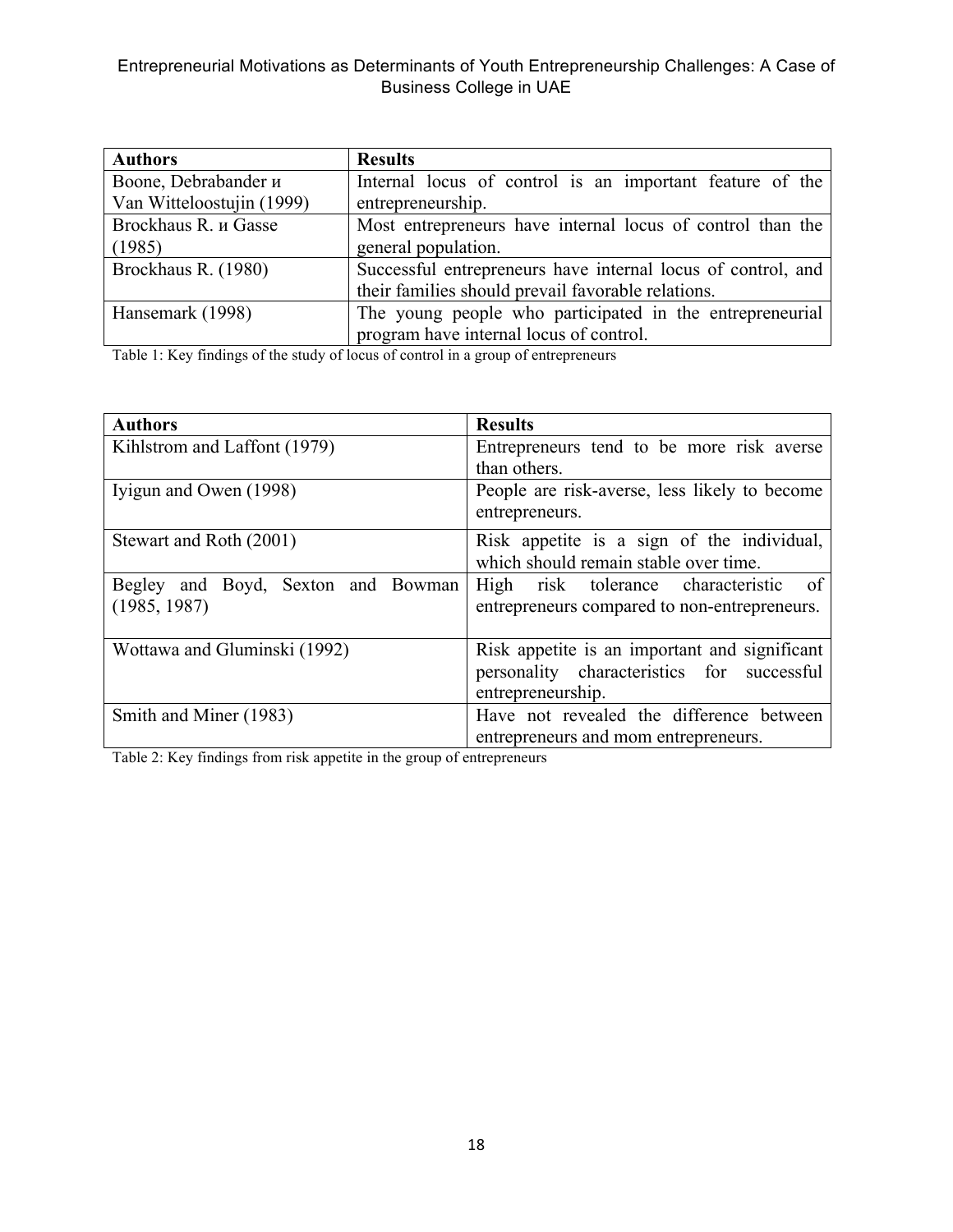| <b>Authors</b>             | <b>Results</b>                                                                                                                                                                                  |
|----------------------------|-------------------------------------------------------------------------------------------------------------------------------------------------------------------------------------------------|
| Hansemark (1998)           | Young people have a high motivation to<br>achieve.                                                                                                                                              |
| Babb and Babb (1992)       | Motivation to achieve is one of the features<br>that differentiate entrepreneurs from non-<br>entrepreneurs                                                                                     |
| <b>Rissal</b> (1992)       | Motivation to achieve is one of the seven<br>most important factors in choosing a business<br>career                                                                                            |
| Shaver and Scott (1991)    | Motivation to achieve is really a measure of<br>entrepreneurial behavior.                                                                                                                       |
| Johnson (1990)             | Found a positive relationship between<br>achievement motivation and entrepreneurship                                                                                                            |
| Bonnett and Furnham (1991) | Young entrepreneurs have an internal locus of<br>control and a strong belief in hard work than<br>non-entrepreneurs, but no difference was<br>found between groups in achievement<br>motivation |
| Low and MacMillan (1988)   | Have not set the differences in achievement<br>motivation between entrepreneurs and non -<br>entrepreneurs.                                                                                     |

Table 3: Key findings of achievement motivation among entrepreneurs

### **United Arab Emirates: Innovation Ecosystem**

The economy of the United Arab Emirates (UAE) has quickly gone from an economy based on oil to an innovative economy based on knowledge. In fact, high-tech industries and services now make up most of the UAE's GDP than the oil revenues, an increase from 32.1% in 2001 to 37.5% in 2012. Turning to the economy based on knowledge, and its diversified UAE positioning itself as a key player in the real estate, renewable energy and aviation; the country has also become a global center of trade and logistics, financial services and tourism. This was done at the expense of innovation and the pursuit of new developments.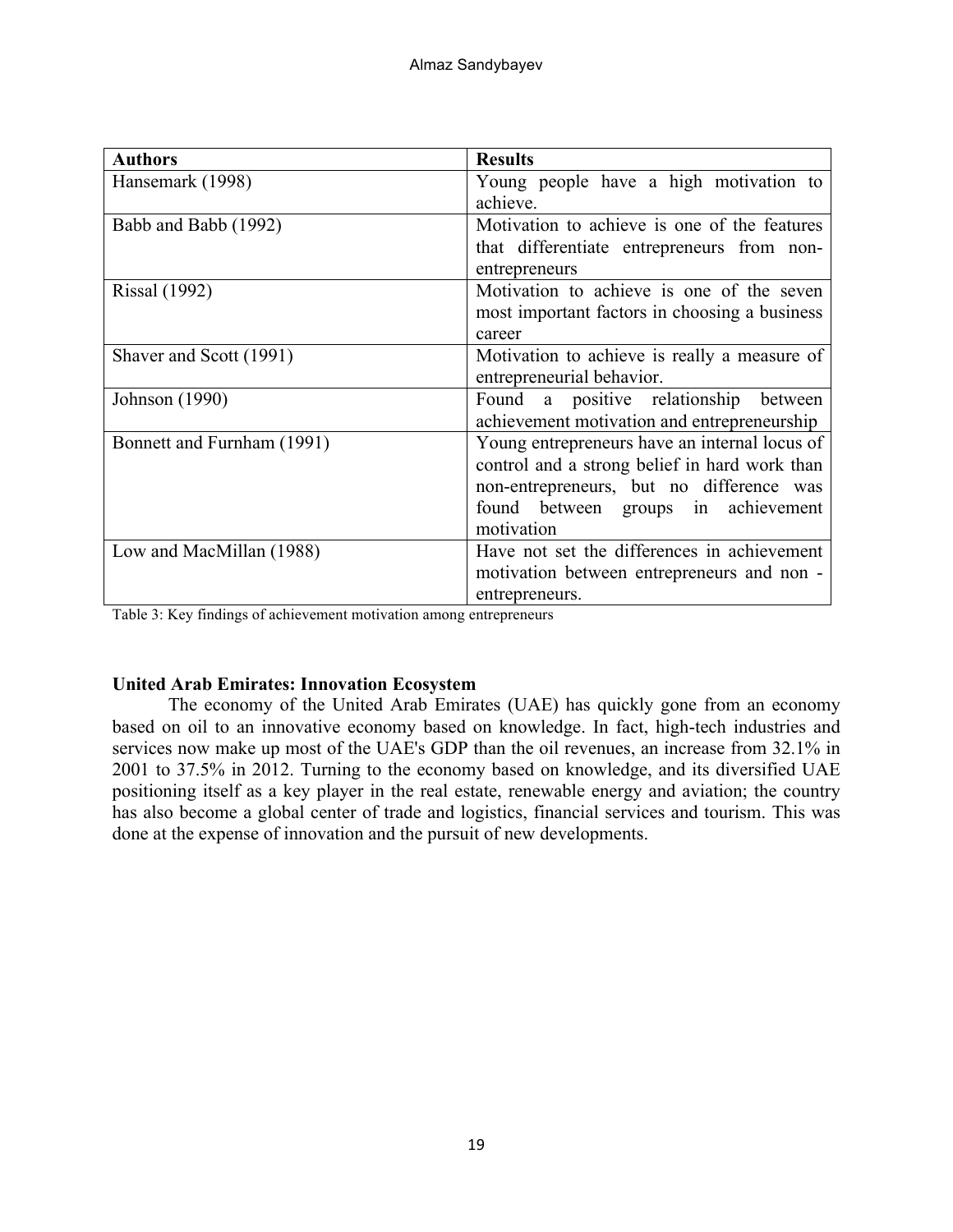

UAE's Real GDP Growth (% YoY)



The three pillars of the innovation ecosystem - it is human capital, financial capital and technological capital (Figure 1). UAE is actively working to promote innovation by means of targeted policies and initiatives aimed at the development of the human factor of the ecosystem, as well as key components of the human factor: the requirements of financial and technological capital.



Source: Strategy& analysis.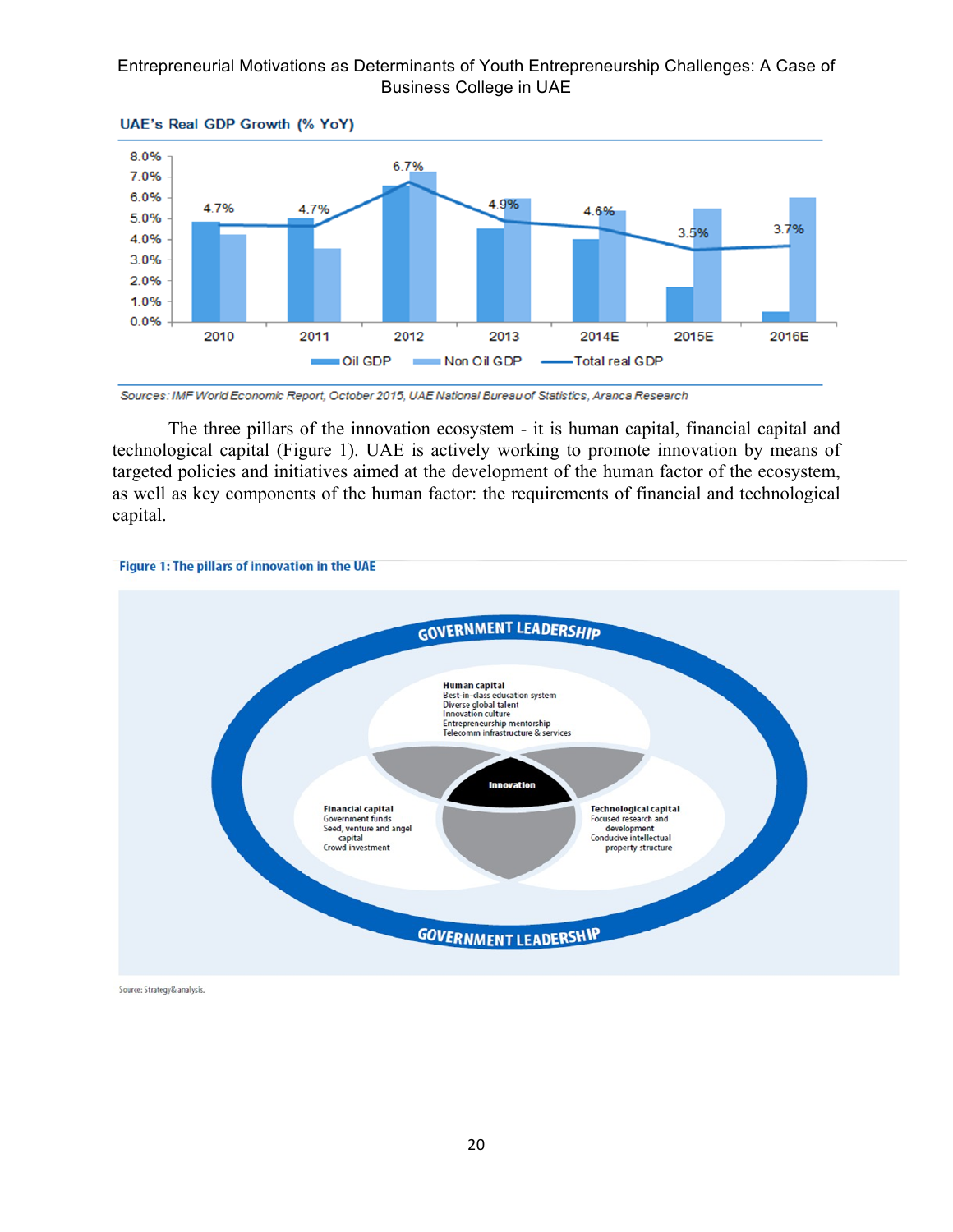#### Almaz Sandybayev

The government encourages innovation and cultural barriers to innovation, such as the fear of failure and unwillingness to take risks, can present serious difficulties. The number of such barriers in the UAE starts to decrease. Although, the work for government has historically been preferred by the native employment for UAE nationals, 71% of citizens of the United Arab Emirates age 35 years or younger at the moment tend to entrepreneurship (DIC, 2012). Women, in particular prefer entrepreneurship due of flexible working hours and the opportunity to work from home. In fact, the number of women entrepreneurs in the UAE involved in technology is higher than in other countries: women consist 35% of all such businesses in the region, compared to the global average of 10% (The Economist, 2013). The demographics of UAE reflects that the youth (age group 15 to 34 years of age) accounts for 42% of the total UAE national population, leading to a 'youth bulge' with a pool of approximately 400,000 young UAE nationals. Women account for approximately 50% of the UAE national youth population (National Bureau of Statistics, 2015).



Diagram 1: Population pyramid for United Arab Emirates, 2010.

The presence of a large youth group in the demographic structure reflects a thesis that youth is an essential part of economy's development now and in the future. This is directly related to UAE and GCC region where youth considers to be a significant section of population. UAE nationals account for 20% of the total population of the country and represent a size of approximately 1 million in the country (Statistics Agency, 2015).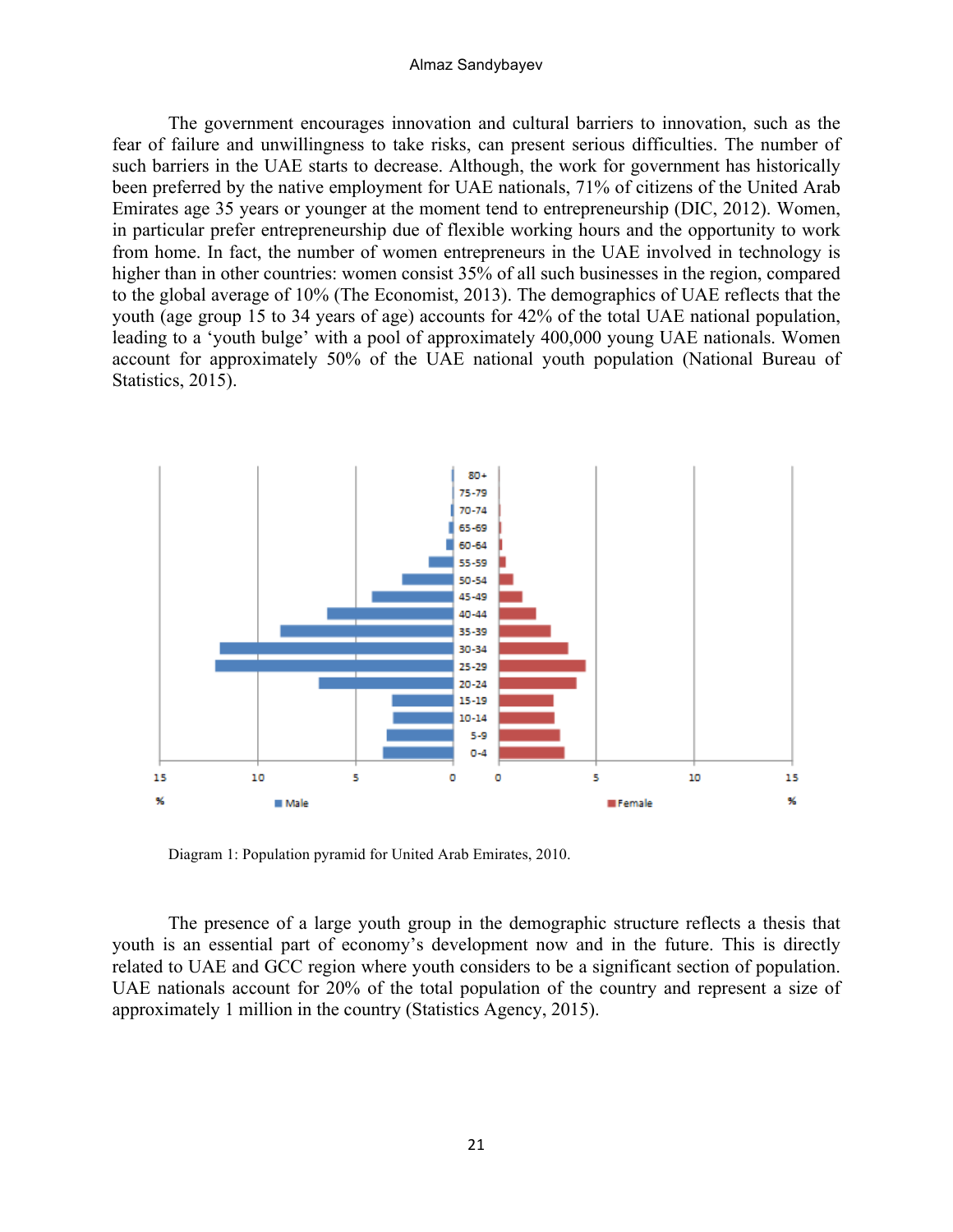

In this context, supporting entrepreneurship and employability among youth is becoming a critically important to meeting government strategic aims.

### **Methodology**

The research objectives are to identify the major motivators of the focus groups (graduates of College of Business at Zayed University, UAE) to be future active participators in the business; ascertaining the presence or absence of motivation; determination of the main reasons that respondents contribute to the successful development of business in UAE.

Focus groups are commonly known as less structured interviews, but there is more to them than merely collecting similar data from many participants at once. A focus group is a group discussion on a particular topic organized for research purposes (Kitzinger, 1994). Focus groups are used for generating information on collective views, and the meanings that lie behind those views. They are also useful in generating a rich understanding of participants' experiences and beliefs (Morgan, 1998).

The research was conducted in December 2016 covering the sample of 60 students from College of Business. By organizing this study, the key aim was to get at the quantitative and qualitative indicators on the subject, i.e. identify those words, the parameters that the respondents use in relation to the entrepreneurship; what are the main problems in entrepreneurial activity, how motivated they are and whether they focus on environmental and economic orientation. That is why the method of focus groups has been identified as the most productive in order to achieve this goal. The group in-depth interview is one of the so-called "flexible" or qualitative research methods. Its task is to form a list of so-called "hypothesis of existence", i.e. a list of opinions, estimates or statements that exist in society and have a non-zero degree of proliferation.

The study in nature was a carefully planned action which included successive discussions cycle. The purpose of the focus group was to help open up the participants and to find out what young people think and feel about entrepreneurship in UAE. For this purpose 5 focus groups have been formed and conducted. Participants in the focus group data have become the face of adolescents who study in higher educational institution in Abu Dhabi mainly on economic specialties.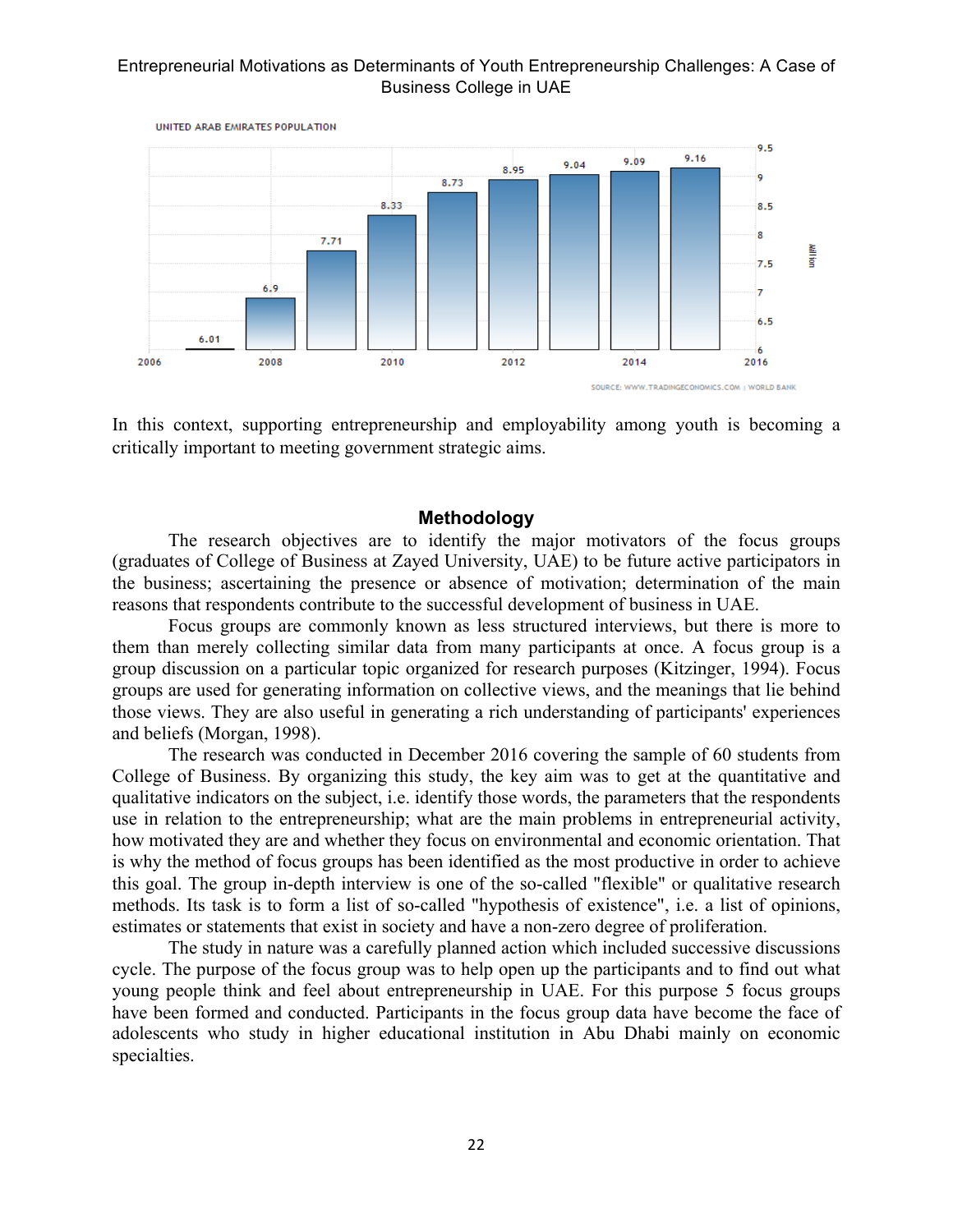#### Almaz Sandybayev

# **Results**

This study proved that entrepreneurial activity is allowed (or at least, is not excluded) by young people from the horizon of their own life plans. 81% of young people agree that the creation of their own business deserves a consideration and do not exclude the possibility in the future to engage in it. However, only 28% of recipients clearly bind the next life and career plans with a business. Among them, 19% are family members of the existing "fathers entrepreneurs" young people who want to continue the work of their parents and have the opportunity to use the parent capital to start business; 9% are the initiative, young people from the middle class which focused on business "as a profession."

51% of respondents expressed a positive attitude towards entrepreneurship but do not connect it directly to real life plans. As can be seen from the results of the study, specification of the issue of opening their own business reduces the number of people willing to engage into entrepreneurial activities. Among life's problems, to start own company is only on the third place. Employment is in first place, security and marriage on the second. To the question "How likely is it that you become an entrepreneur in the near future?" Only 26% of respondents pointed that as a high, 36% - the average, and 38% - low. These results reflect the real willingness of young people to engage in their own business. In general, the results allow to distinguish three groups of young people on the degree of relevance of entrepreneurship as a life perspective. The first group - "outsiders". These include the number of young people (38%) which showed a low relevance to their business prospects. With great certainty we can assert that these people do not become entrepreneurs. The second group includes "not clearly defined", i.e. this category (36%) includes young people who in principle do not exclude the likelihood to do business. We can assume that these respondents, having no alternative and inner intentions, willing to engage in business activities at a favorable socio-economic conditions.

"Advanced" should be attributed to the third group. It includes those young people (28%), which connect the next life and career plans with entrepreneurship. We can likely argue that this number is the most accurate reflection of the actual state of affairs.

In the study, the percentage of respondents who want to start their own entrepreneurial activity was analyzed in the context of different social characteristics. For a start it should be noted that during the analysis of the readiness to engage in entrepreneurial activity in the context of factors, marital status and education level of respondents that affect the probability of choosing entrepreneurship as a short life perspective has been discovered. At the same time it was found that gender differences affect the willingness of young people to engage in entrepreneurial activities.

The results show that males are more inclined towards entrepreneurship. This can be explained by the widespread social gender expectations. The role of "breadwinner" encourages male representatives to entrepreneurship. It was also revealed that the mere fact of living in the city or in rural areas does not affect the presence or absence of the respondent's willingness to entrepreneurship. However, the presence of entrepreneurs in the immediate environment (including relatives and friends) acts as a serious additional factor of motivation for entrepreneurial activity. Moreover, if the presence of entrepreneurs among friends or relatives plays the role of a positive example, the ownership of the company by parents provide live coverage of their own business from generation to generation.

Determine the level and degree of readiness of young people to engage in their own business case, let us proceed to specify the content of entrepreneurial activity were the respondents willing to engage. The results of the focus groups indicate that the most readily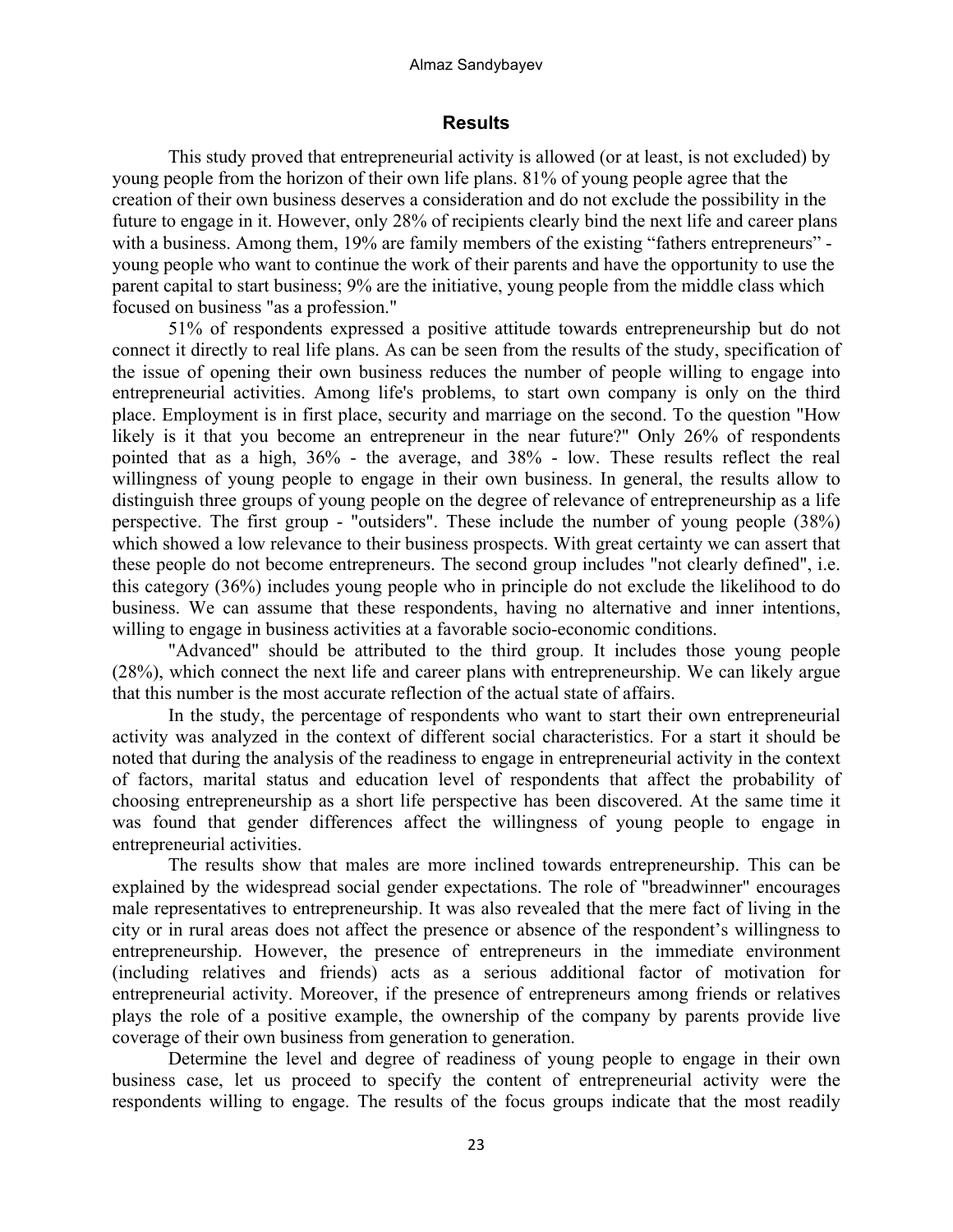available niches for small and medium-sized businesses are trade (35%), maintenance services (27%) and real estate (21%). The last positions are occupied by organizing entertainment activities (9%), health care (5%) and industrial production (3%). Respondents quite realistic to note the types of business where they can earn fast capital and most importantly provide the possibility of entering into business without a large initial investments. It is important to indicate that potential young entrepreneurs offer a fairly traditional list of the desired types of entrepreneurial activity. This list is not visible youth specifics of business caused by the innovative potential respondents and the environmental and economic situation in the country.

The analysis revealed that potentially attractive quality sides of business associated by youth are not only inherent to entrepreneurship. Thus, the positions not directly related to the specifics of a particular business activity and lifestyle have been raised by the participants. Positions as "regular income" (35%) and "the possibility of self-realization" (20%) can also be obtained in other professional niches. The main attractive aspect inherent to the actual business activities, most of the respondents called "work for themselves and independence" (19%). Factor of labor freedom and independence is far ahead of other "pluses" of entrepreneurship. In addition, entrepreneurship is not bound by most of the respondents with the ability to get rich quick (only 9%). Sufficiently low rating (10%) has been received for the position of "social recognition" (prestige of the work, respect of others). It should be noted that only 7% of respondents noted "usefulness to society" as an attractive factor of entrepreneurship. This fact indicates the need for a focused and comprehensive work on the sharp increase in social prestige of entrepreneurship as a key resource of innovative and economic development of society. This may indicate a low social prestige of small and medium-sized businesses in spite of respectful attitude toward entrepreneurship by the majority of young people especially when compared, for example to a top management position in a large company.

The analysis of respondents' feedbacks made it possible to distinguish two groups of factors that contribute to the successful start of their own business activities: Environmental factors- These are the positions that are in relation to the subject of the nature of the external determination. In this case, the "real prospects of development of the country" (31%), support from the government "(28%) and Personal potential factors- It is included in the scope of capabilities and resources of the person, "the opening of a promising niche business development" (23%), "help from relatives, friends" (18%).

Another aspect that the study revealed is a significant difference of opinion between "not clearly defined" and "advanced" respondents regarding the basic conditions of the first steps in business. For the group "not clearly defined" respondents that are potentially ready to start their own entrepreneurial business, the actual problem is "how to start". They especially point to the need for support from the environment (the authorities, relatives, banks, etc.). For "advanced", i.e. those who are uniquely defined with a desire to do business, it is important to have the presence of "opening a promising niche of doing business" and "realistic prospect of development of the country." According to the respondents, the main reason which can negatively affect their decision to engage in their own business activities is the lack of finance for the "start". As noted by respondents, insufficient finance resources is a deterrent, while others do not go beyond external constraints and the "biographical situation." As a result, the problem of start-up capital is leading to a limited contingent of young entrepreneurs. Young people who have the ability and desire to engage in entrepreneurial activity face with insurmountable financial barriers.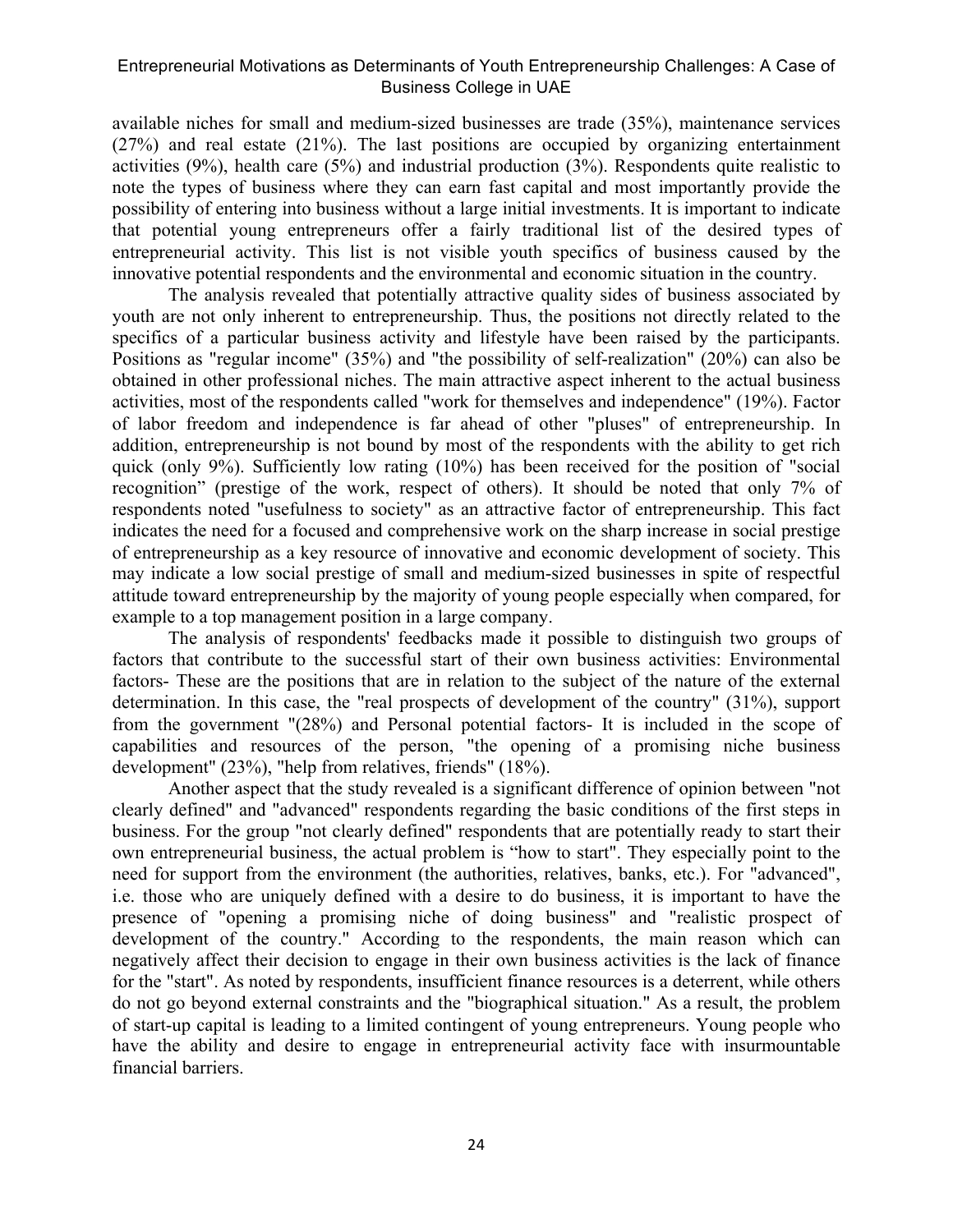#### Almaz Sandybayev

The respondents specify some obstacles to entry to the market as economic unpredictability, high competition, and lack of development of entrepreneurial education. The evaluative aspect of entrepreneurship is not considered by young people as a way to get rich quick, as well as the achievement of social prestige. The main attraction side of the entrepreneurship by youth is called freedom - the possibility of autonomy in decision-making, creativity and lack of dependence on the owner. In general, all of the above suggests that the youth of UAE today has a certain attraction to entrepreneurship, to create their own business and actively engaged into. With the help of their own entrepreneurial activity, the youth plans to provide a decent financial situation and implement existing ideas and ambitions. Most of young people clearly distinguish those branches of knowledge that they need in the future to lead business activity. One of the questions in the focus group asked for those personal qualities that should have by a successful entrepreneur. The most important, according to the respondents is a systematic way of thinking; high creativity; availability of management skills and leadership qualities; high efficiency; the presence of positive attitudes; positive motivation; combination of social roles; adequate self-esteem; a high degree of self-control, organization and concentration; high resistance to stress.

According to the survey participants, not every young person who plans to engage in entrepreneurial activity has a full set of these properties and qualities. Therefore, to achieve the effect of involving young people in business, it is advisable within the framework of the educational environment to ensure the process of their formation and development. Among the facts that drive to become an entrepreneur, the following examples been noted: successful business activity (31%); targeted development of entrepreneurial thinking (25%); practical experience and knowledge (22%); the focus of training courses on the practical application (17%); other factors (5%), among which respondents noted: motivation of teachers to the practical orientation of their courses, interviews with the "experienced and successful entrepreneurs". Therefore, the respondents confirm the importance and necessity of inclusion in the educational process of all stages of the formation of entrepreneurial behavior.

### **Conclusions**

Youth entrepreneurship in UAE is one of the key directions in the development of small business. Entrepreneurship and particularly entrepreneurship of young people in any society is a sign of progress. Youth entrepreneurship has an impact on the social, cultural and economic progress of any society.

The aim of the study was to examine the factors that motivate youth for being entrepreneurs and to start own business in the United Arab Emirates. The survey mainly focused on youth group representing business college graduates.

During the survey, entrepreneurship has been recognized as one of the most effective tools that accelerates the transition process of the country, especially the economy and sociooriented sectors of modern UAE to an innovative way of development. A qualitatively new characteristics of the young business community: creativity, innovative thinking, social responsibility, creativity, independence, education are becoming the basic requirements of the time.

Youth entrepreneurship generates a significant impact on economy especially considering the fact of new jobs formation. The results indicate that the largest part of respondents agree that the creation of their own business. Among most important motivating factors are to have a self-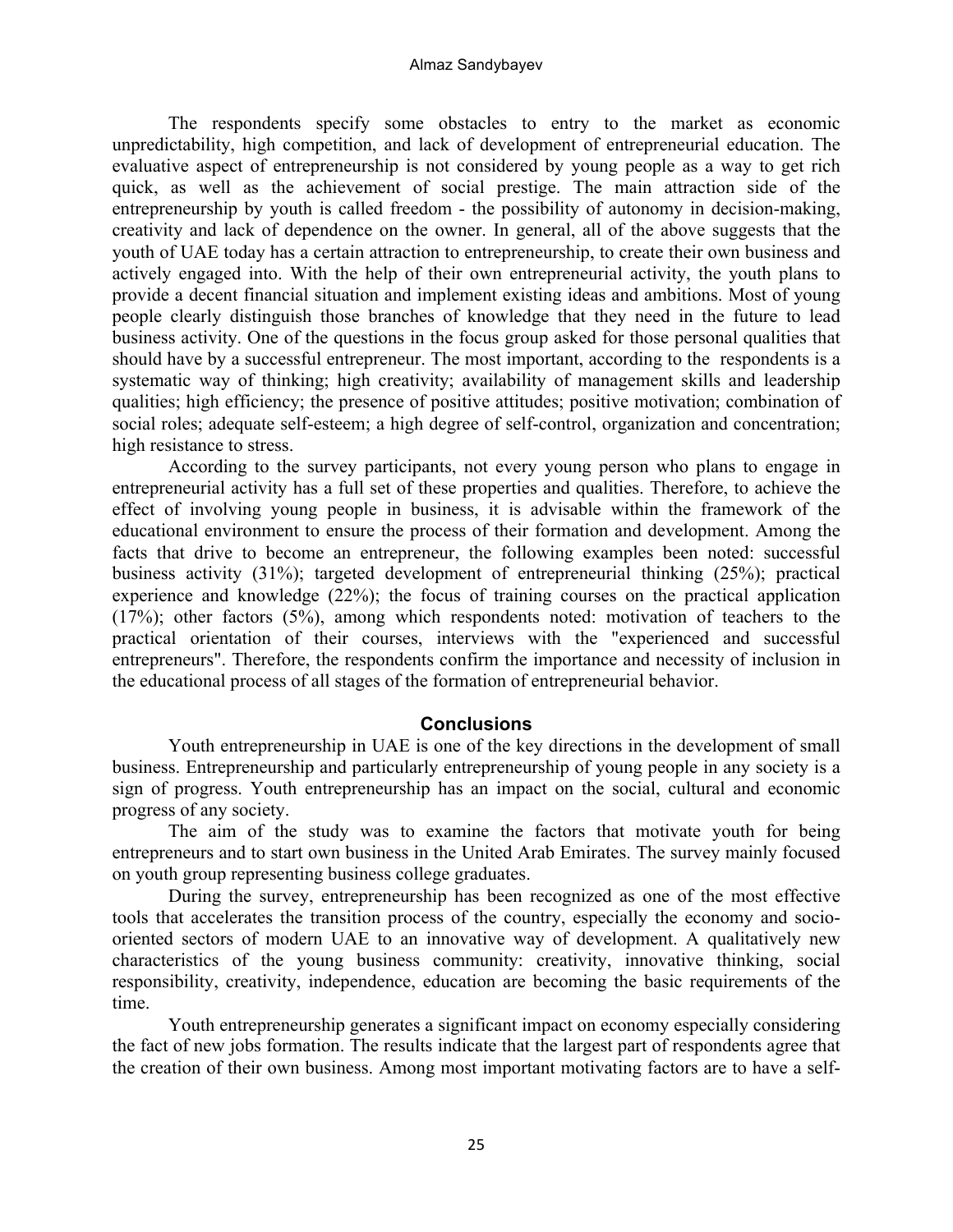realization, independent work and a possibility to increase income. It has been concluded that entrepreneurship is due to four components:

Risk taking: the entrepreneur should be prepared to assess the risk that threatens its business activities and take it for themselves. Taking risk also confirms the fact to start a new activity. The reward for the risk is its revenue.

Identification of market opportunities: the entrepreneur must be able to perceive and realize personal capabilities that were previously unnoticed by others;

Implementation of innovation: the introduction of new ideas, products or services, the management process to be developed in business models and introduced on the market;

Finding and making use of resources: the identification of potential and effective use of available key resources (financial, social and human) will allow the entrepreneur to create competitive advantages in the market.

The study concluded that the current state of development of motivation to engage youth entrepreneurship is characterized by a focus on the identification of socio-cultural and socioeconomic factors contributing to the successful implementation of this process. The model of formation of youth motivation to engage into business activities is disclosed in the socio-cultural context that is specified on three complementary levels: family and relatives, government and public, and finally education and academia. Summarizing, it is possible to assume that higher education institutions and colleges first in the raw to create the necessary social and cultural conditions in preparation for entrepreneurial activity. This model opens up the prospect of empirical studies aspects of pedagogical management of the process of motivation formation to engage in entrepreneurial activity of youth population.

Thus, modern education is represented as an essential tool to actualize a young person to focus on entrepreneurial and creative sources that give the opportunity of finding unique individuality, spiritual and creative freedom.

A dominant limitation of the study is the relatively small number of participants in the study considering the case of data and findings interpretation but a large avenue for the future research of this increasing phenomena.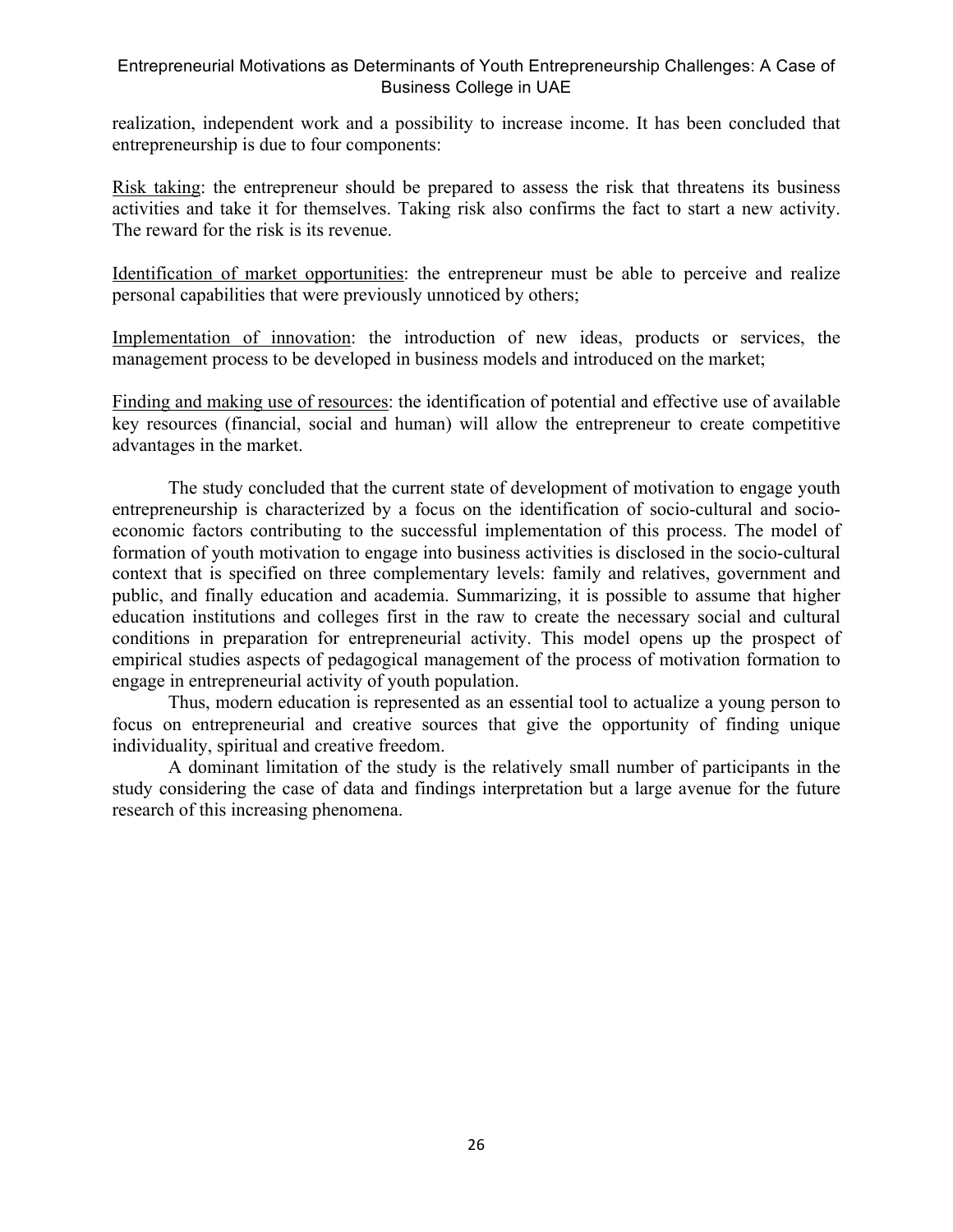#### **References**

- Aaltonen S. and Akola, E. (2014), Lack of trust: the main obstacle for immigrant entrepreneurship? Retrieved from http://pyk2.aalto.fi/ncsb2012/Aaltonen.pdf
- Bosma, N., Hessels, J., Schutjens, V., Van Praag, M., & Verheul, I. (2012). Entrepreneurship and role models. *Journal of Economic Psychology, 33*(2), 410-424.
- Brister M. (2013). How to support youth entrepreneurship. Cipe development blog.
- Boone, B., Debrabander, B., & Witteloostujin, V. (1999). The impact of personality on behavior in five Prisoner's Dilemma games. *Journal of Economic Psychology 20*(3), 343-377.
- Brockhaus, R. H. (1982). The psychology of entrepreneur. In C. A. Kent, D. L. Sexton, & K. H. Vesper (Eds.), Encyclopedia of Entrepreneurship: pp.39-71. Englewood Cliffs, NJ: Prentice Hall.
- Brockhaus, R. H. (1980). Risk-taking propensity of entrepreneurs. *Academy of Management Journal, 23*(3), 509–520.
- Begley, T. M., & Boyd, D. P. (1987). Psychological characteristics of associated with performance in entrepreneurial firms and small businesses. *Journal of Business Venturing*, 2, 79-83.
- Babb, E. M., & Babb, S.V. (1992). Psychological traits of rural entrepreneurs, *Journal of Socio-Economics, 21*(4), 353-362.
- Bonnet, C., & Furnham, A. (1991). Who wants to be an entrepreneur? A study of adolescents interested in a young enterprise scheme. *Journal of Economic Psychology*, 12, 465-478.
- Cantillon R. (1952). Essai sur la nature du commerce en général. Paris: réédition INED.
- Casson M. (1991). *L'entrepreneur*. Paris: Economica.
- Chell, E., Haworth, J., & Brearley, S. (1991). *The entrepreneurial personality: Concepts, cases, and categories*. London, New York: Routledge.

Cromie, S., & Johns, S. (1983). Irish entrepreneurs: Some personal characteristics. *Journal of Occupational Behavior*, 4, 317-324.

- Chigunta, F. (2002). Youth Entrepreneurship: Meeting the key policy challenges. Retrieved from yesweb.org/gkr/res/bg.entrep.ta.doc
- Caliendo М., & Kritikos A. (2008). Is entrepreneurial success predictable? An ex- ante analysis of the character-based approach. *Kyklos, 61*, 189-214.
- Cleand M., & Jens, D.C. (2010). How to build an enabling environment for youth entrepreneurship and sustainable enterprises. Paper for the knowledge sharing event on Integrated Youth Employment Strategies, Moscow 17‐19 February.
- Drucker P. F. (1985). *Innovation and Entrepreneurship*. London: Pan Books Ltd.
- DIC (Dubai Internet City) in collaboration with Frost & Sullivan. 2012. The role of entrepreneurship and small and medium enterprises (SME) in the Development of the ICT Industry. Dubai: DIC. Retrieved from http://www.in5.ae/resources/download/dic.pdf.
- Hansemark, O. C. (1998). The Effects of an entrepreneurship programme on need for achievement and locus of control of reinforcement. *International Journal of Entrepreneurial Behavior and Research, 4*(1), 28-29.
- Hisrich, R. D. (1990). Entrepreneurship/ Intrapreneurship. *American Psychologist, 45*(2), 209-222.
- Herrington, M., Kew, J., & Kew, P. (2009), Global Entrepreneurship Monitor. South African Report. Retrieved from http://www. gbs.nct.ac.za/gbswebb/userfiles/gemsouthafrica 2000pdf
- Iyigun, M. & Owen, A. L. (1998). Risk, entrepreneurship and human capital accumulation. *AEA Papers and Proceedings, 88*(2), 454–457.
- Kelley, D. J., Ali, A., Brush, C., Corbett, A. C., Majbouri, M., & Rogoff, E. G. (2012). Global Entrepreneurship Monitor (GEM). United States Report, GEM Consortium.
- Kelly D., Bosma N., & Amoros J. E. (2010). Global Entrepreneurship Monitor. Global Report. GERA, 2011.